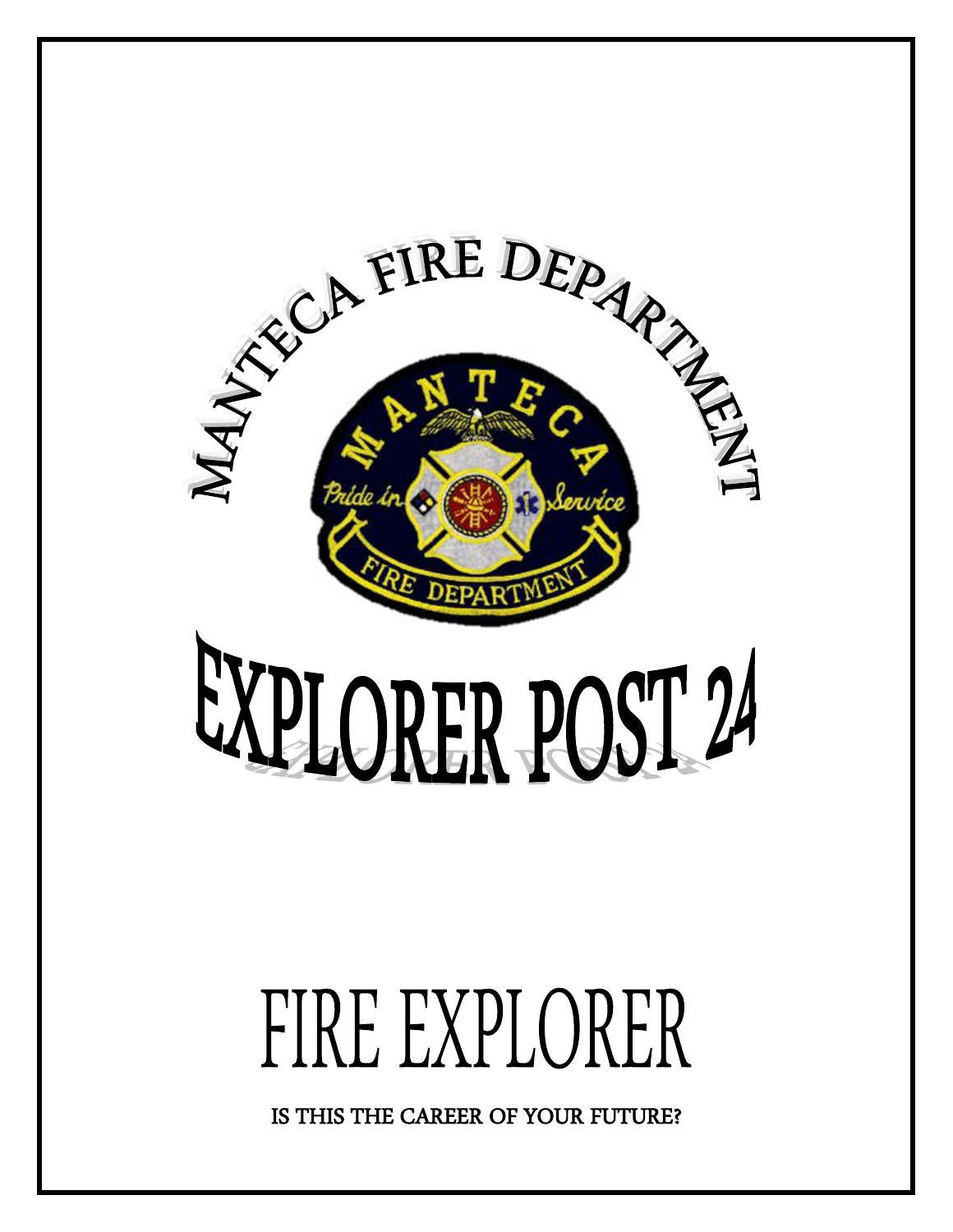#### **POSITION DESCRIPTION**

The position of Fire Explorer within the Manteca Fire Department was created as a career awareness program, in which young men and women are given the opportunity to consider the Fire Service as a career. This is not a paid or volunteer firefighting position, but an opportunity to become more educated in the Fire Service and their local fire department. This program is a tool to help determine if this career path is appropriate for their future. The explorer will be given the chance to interact with Manteca Fire Personnel, and spend time at the fire stations during ride-alongs and various training activities.

The program consists of a minimum of two monthly trainings that will be held at the fire stations, and instructed by Manteca Fire Department Personnel. Classes will cover subject matter that relates to the job such as/but not limited to: personal protective equipment, self-contained breathing apparatus, hoselines, ladders, and first-aid. The classes will be held year-round.

The entry rank into the post is Fire Explorer Trainee, this position is used as a probationary period. The new member is required to become fully aware of his/her responsibilities, be familiar with department organization, purchase the designated uniform, and demonstrate interest in the department and the fire service. After fulfilling the training standards in approximately two months, the Fire Explorer Trainee will receive an Explorer Shoulder Patch and be promoted to the rank of Fire Explorer. In this position the explorer shall remain active in post duties, and study to become ride qualified. Ride Qualified Explorers are permitted to participate in engine company activities including: emergency response, fire prevention, public education, and misc. duties.

The Manteca Fire Explorer Post is very involved with department public relations programs/projects. As a sub-agency of the department, each explorer candidate must realize and be aware that their presence and actions as an explorer reflect upon the image and reputation of the Manteca Fire Department. Inappropriate behavior cannot and will not be permitted.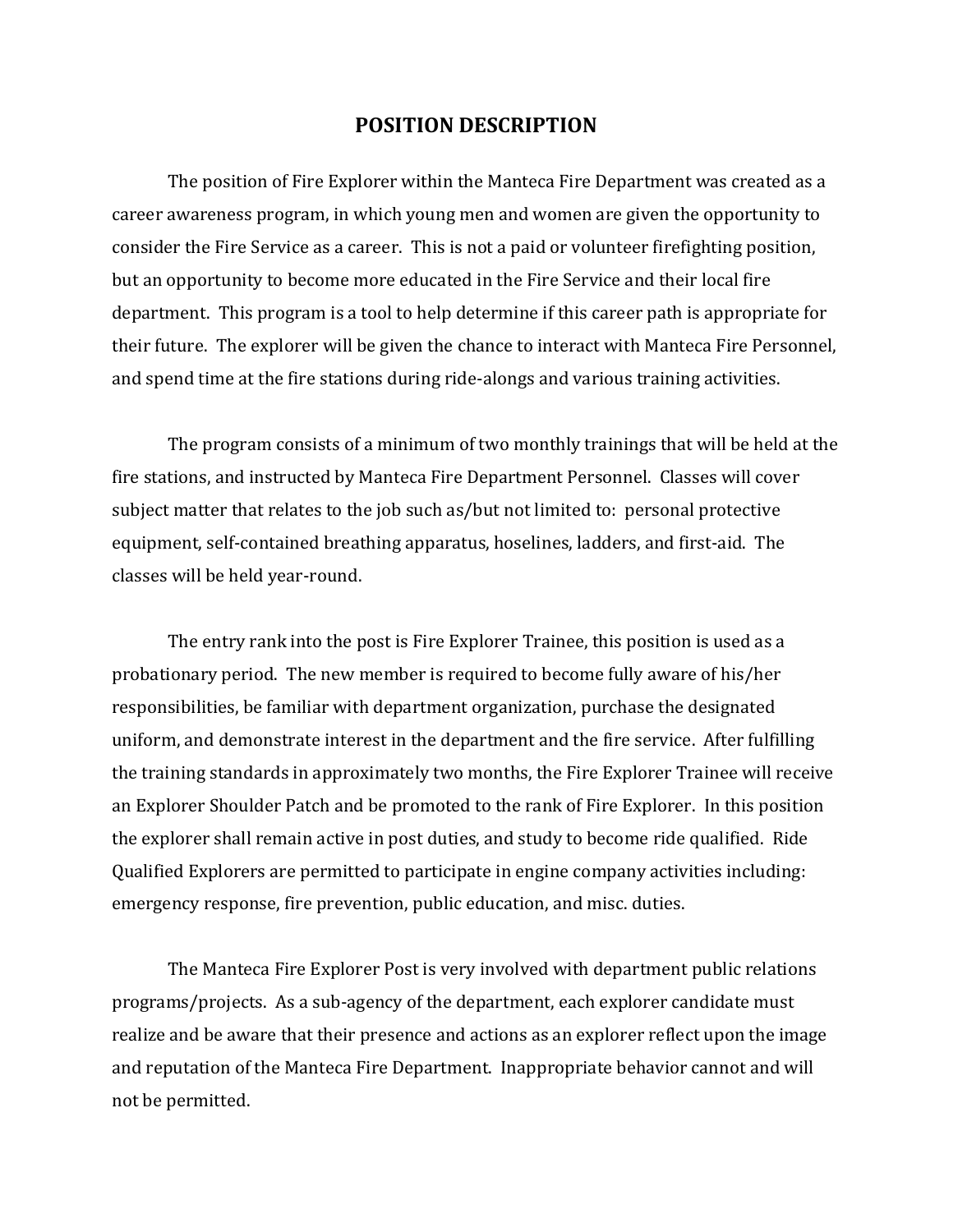#### **ATTENDANCE**

Attendance is mandatory for all classroom activities, public events, and station assignments. There will be two un-excused absences allowed per year. Excused absences within reason are allowed due to scheduling conflicts. Failure to meet these standards may result in disciplinary action.

#### **SAFETY GEAR/UNIFORM**

This program consists of many hands-on activities, therefore the department will provide protective gear to explorers. This full protective safety gear will offer the explorer protection during these events.

While functioning as a fire explorer with the public or at fire stations, a duty uniform is required (to be provided by the explorer). This duty uniform consists of: Uniform Shirt, Uniform Pants, Name Tag, Belt, Boots, and Station T-shirt. Optional items are available: Duty Jacket, Sweatshirt, and Beanie.

#### **LIABILITY INSURANCE**

A yearly registration fee, provides liability insurance coverage through the Boys Scouts of America. This is designed as a back up policy to an individual's private insurance. This policy covers the explorer member while he/she is engaged in department authorized events.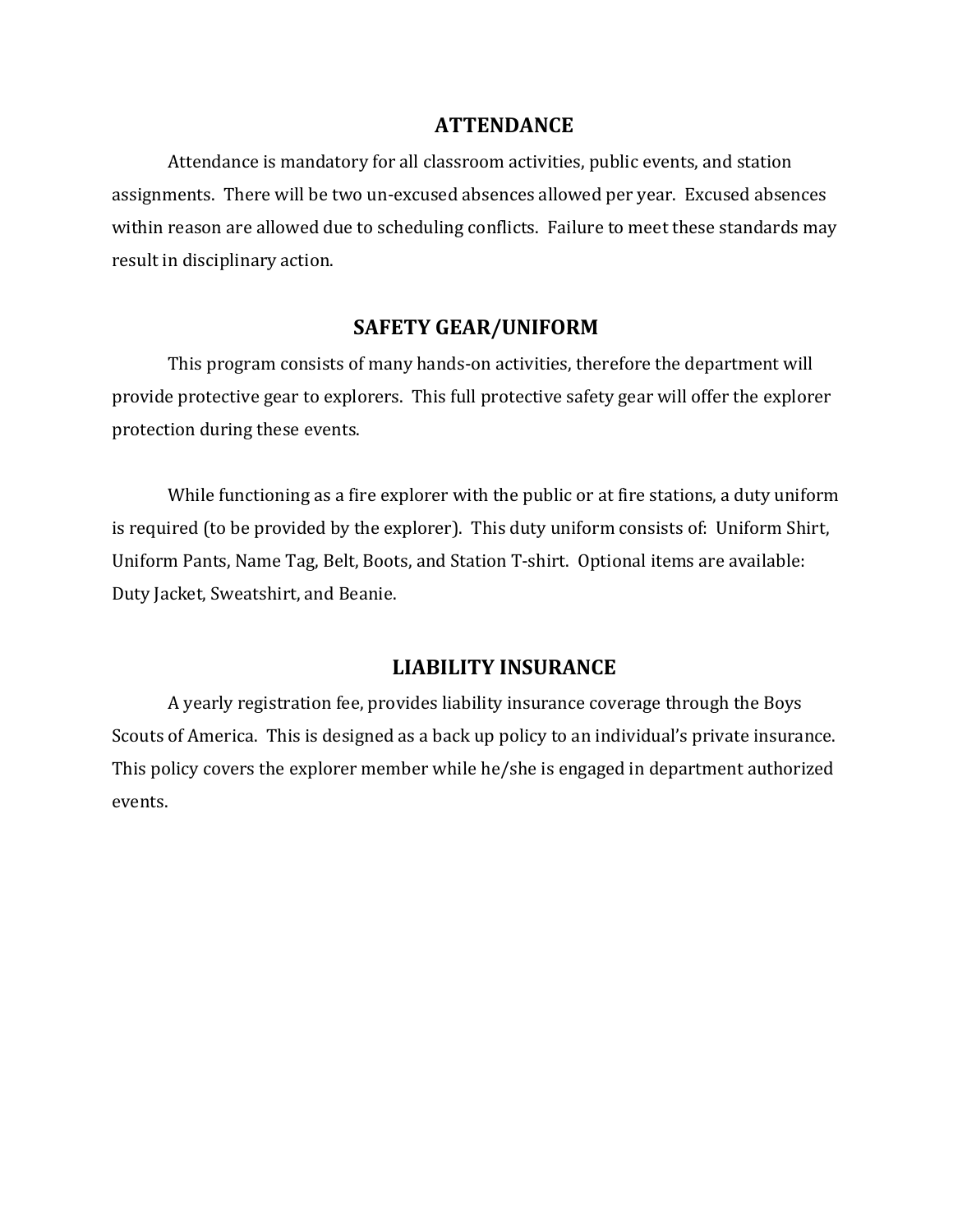#### **ENTRY LEVEL REQUIREMENTS**

- 1. Be at least 16 years of age, but not yet 21 years of age.
- 2. Be a resident of San Joaquin County.
- 3. Be willing to join the Explorer Division of the Boy Scouts of America (a co-ed division of BSA).
- 4. Show willingness to perform the duties of a fire explorer.
- 5. Maintain an acceptable grade point average of 2.0 or higher, or provide proof of high school graduation of GED.
- 6. Pay the post annual registration fee of \$25.00. This includes Explorer registration, insurance, and an Explorer Magazine.
- 7. In good health (in lieu of a physical agility test, explorer candidate must, prior to appointment, submit proof of a successful physical exam by a physician).

### **APPLICATION PROCESS**

In an effort to make this program more realistic to the testing process of a full time firefighting position, the test will be broken down into three parts. First is the written application, a written test, followed by an oral interview.

After the process is complete, the explorer is subject to a background investigation, and the passing of a physical exam. Once the testing is complete the young man/woman will be given the rank of Fire Explorer Trainee.